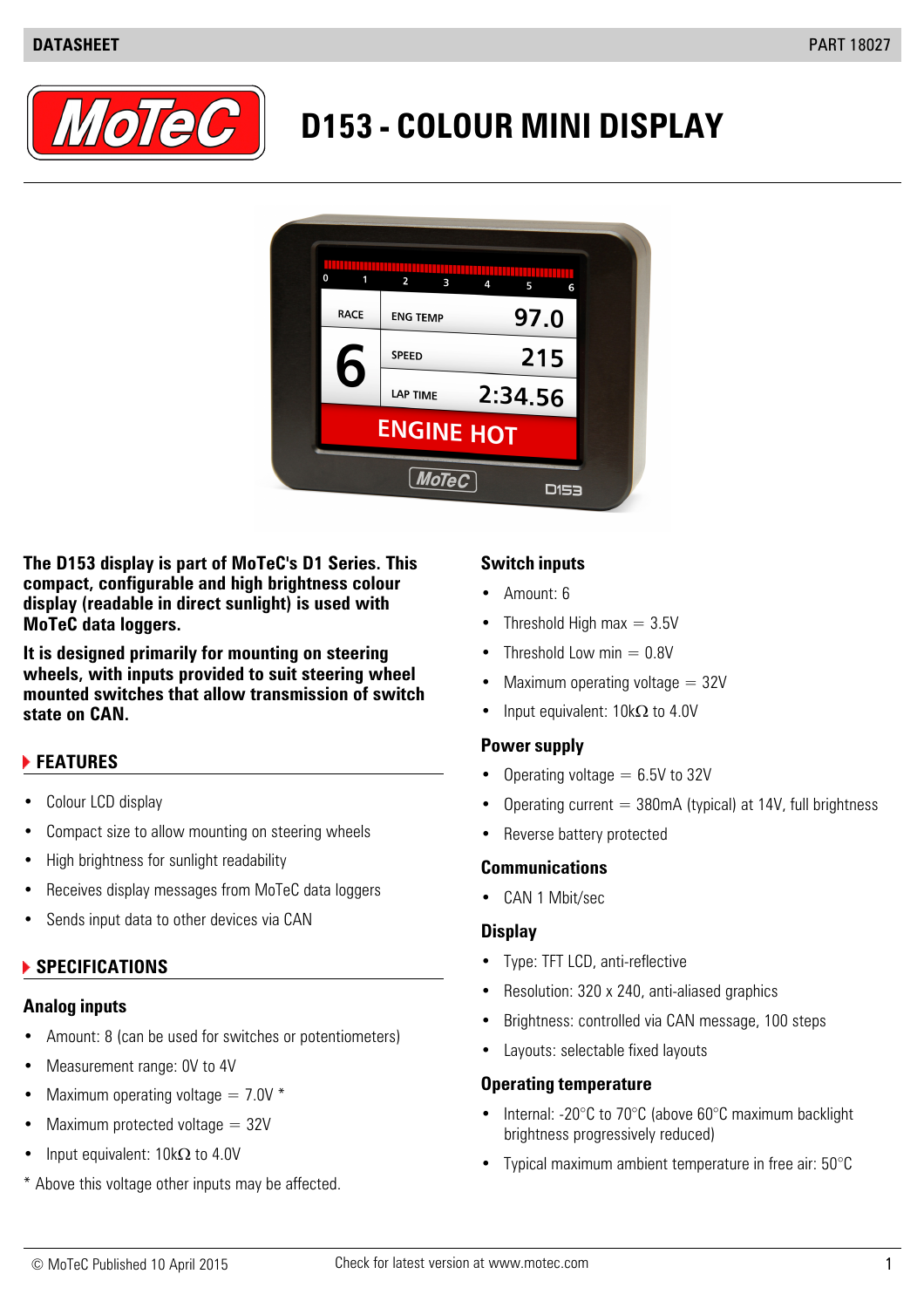- Weight: 200gms (excluding wiring)
- Anodised aluminium housing

### **SCREEN CLEANING**

### **F** DATA LOGGER COMPATIBILITY

MoTeC ACL, Dash Loggers and Enclosed Loggers. **Cable B**

### **CON Wire Colour Name Function Internal Pin FIGURATION**

### **CONNECTOR AND PINOUT**

| <b>Wire Colour</b> | Name     | <b>Function</b>         | <b>Internal Pin</b> | <b>Brown</b>                              | AN7 | Analog Input 7 | <b>B</b> 13 |
|--------------------|----------|-------------------------|---------------------|-------------------------------------------|-----|----------------|-------------|
| Black              | Bat Neg  | <b>Battery Negative</b> | Α1                  | Red                                       | AN8 | Analog Input 8 | <b>B</b> 14 |
| Red                | Bat Pos  | <b>Battery Positive</b> | A 2                 | * The CAN wires must be twisted together. |     |                |             |
| Green              | * CAN LO | CAN Bus Low             | А3                  |                                           |     |                |             |

## **DIMENSIONS AND MOUNTING**

| <b>Physical</b>                                                 | <b>Wire Colour</b> | <b>Name</b>     | <b>Function</b>     | <b>Internal Pin</b> |
|-----------------------------------------------------------------|--------------------|-----------------|---------------------|---------------------|
| • Weight: 200gms (excluding wiring)                             | White              | * CAN HI        | <b>CAN Bus High</b> | A <sub>4</sub>      |
| • Anodised aluminium housing                                    | <b>Brown</b>       | AN <sub>1</sub> | Analog Input 1      | A <sub>7</sub>      |
|                                                                 | Orange             | AN <sub>2</sub> | Analog Input 2      | A8                  |
| <b>SCREEN CLEANING</b>                                          | Yellow             | AN <sub>3</sub> | Analog Input 3      | A <sub>9</sub>      |
| Wipe using a clean water dampened microfibre cloth, followed by | Blue               | AN4             | Analog Input 4      | A 10                |
| a clean dry microfibre cloth.                                   | Violet             | AN <sub>5</sub> | Analog Input 5      | A 11                |
| <b>DATA LOGGER COMPATIBILITY</b>                                | Grey               | 0 <sup>V</sup>  | Sensor 0 Volts      | A 18                |
|                                                                 |                    |                 |                     |                     |

| <b>CONFIGURATION</b>                                             |              |                                                                                    | <b>Function</b>                                                      | <b>Internal Pin</b> |
|------------------------------------------------------------------|--------------|------------------------------------------------------------------------------------|----------------------------------------------------------------------|---------------------|
| Display configured via compatible MoTeC Data Logger using Data   |              |                                                                                    | Switch Input 1                                                       | <b>B5</b>           |
| Logger Manager software.                                         |              | SW <sub>2</sub>                                                                    | Switch Input 2                                                       | <b>B6</b>           |
|                                                                  |              | SW <sub>3</sub>                                                                    | Switch Input 3                                                       | <b>B</b> 7          |
| <b>CONNECTOR AND PINOUT</b>                                      |              |                                                                                    | Switch Input 4                                                       | <b>B</b> 8          |
| No terminating connectors, two unterminated flying leads (cables |              |                                                                                    | Switch Input 5                                                       | <b>B</b> 9          |
| A and B).<br><b>Cable A</b>                                      |              | SW <sub>6</sub>                                                                    | Switch Input 6                                                       | <b>B</b> 10         |
|                                                                  |              | AN <sub>6</sub>                                                                    | Analog Input 6                                                       | B 12                |
| <b>Internal Pin</b>                                              | <b>Brown</b> | AN <sub>7</sub>                                                                    | Analog Input 7                                                       | <b>B</b> 13         |
| A <sub>1</sub>                                                   | Red          | AN <sub>8</sub>                                                                    | Analog Input 8                                                       | B 14                |
|                                                                  |              | <b>Wire Colour</b><br>Green<br>Blue<br>Violet<br>Grey<br>Orange<br>Yellow<br>White | <b>Name</b><br>SW <sub>1</sub><br>SW <sub>4</sub><br>SW <sub>5</sub> |                     |

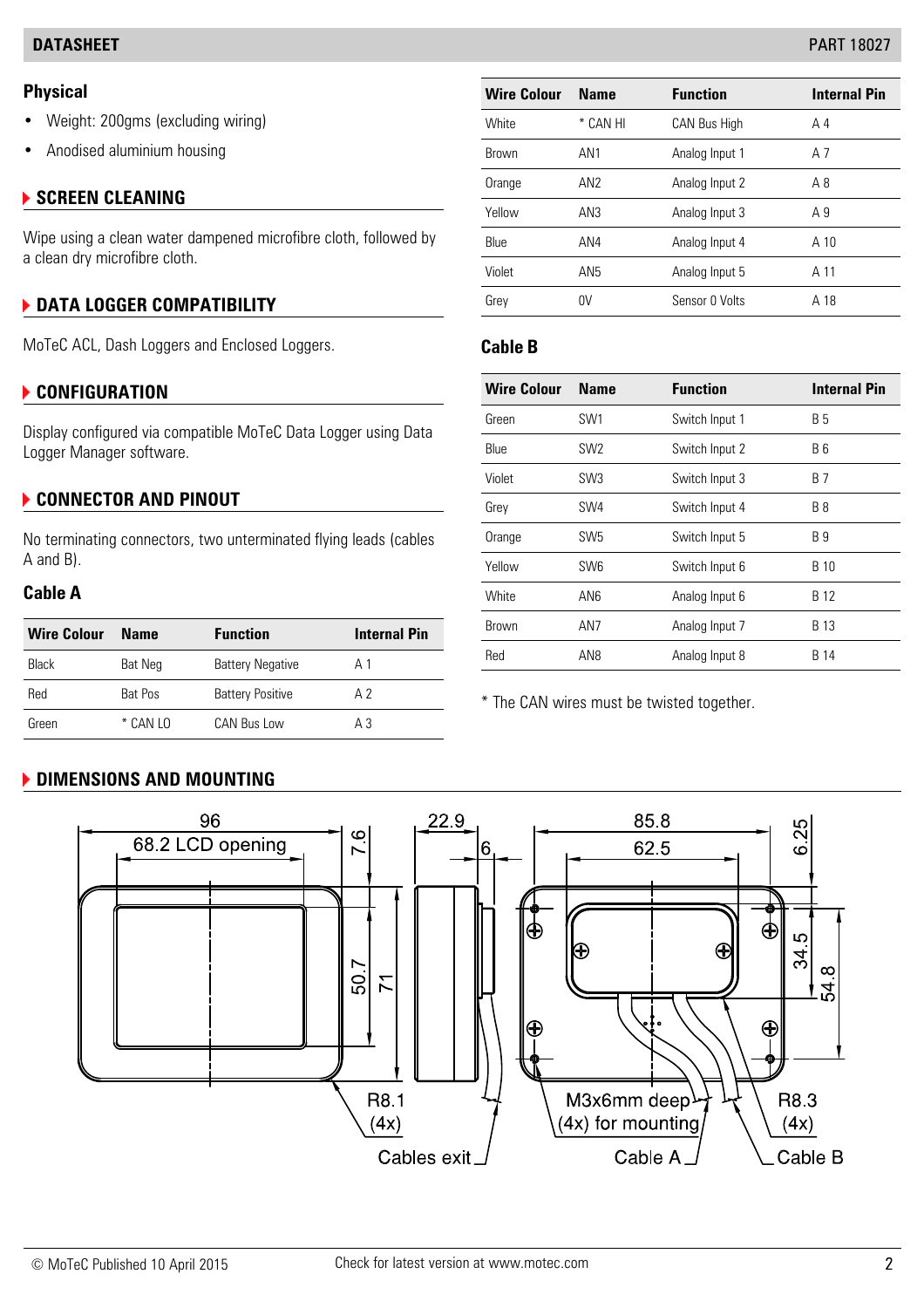# **INSTALLATION AND USAGE GUIDELINES Wiring**

In its initial implementation, the D153 will only work with MoTeC data logger products.

The D153 is designed primarily as a steering wheel mounted device; it must be used as it is delivered, without disassembly.

To comply with EMC requirements, the case is designed to act as a heat sink for the display and to protect the components inside. There is no warranty for units that have been disassembled or removed from the original case.

It is important that the case is not removed or tampered with and that the unit is not completely enclosed when installed. Complete enclosure of the D153 will reduce cooling. If the display does start to overheat, the D153 will automatically reduce the backlight brightness to reduce temperature.

- $\Rightarrow$  It is normal for the case to get hot, even too hot to handle. Setting the brightness to 50% or less is sufficient for many applications and will reduce the amount of heat generated.
- Do not remove any part of the casing. The case provides electromagnetic screening to avoid interference with other equipment, and is also essential for thermal management. Thermal management may be  $\Rightarrow$  Do not pull the Switch or Analogue inputs up to Battery<br>compromised if mounted in a confined space, refer to the  $\Rightarrow$  Positive Any input pin pulled up above 7V will affect the *Operating temperature* specifications and the *Mechanical installation* instructions.

As the D153 is intended for steering wheel installation, there are no external connectors on the display. Instead, there are two wiring looms, one with 9 wires and one with 10. These looms **Mechanical installation Mechanical installation** connect power, CAN and additional switches and dials to the D153.

| Wiring                  | <b>Notes</b>                                                                                                                                                                                                                                                                                                                                                                                                                                                                          |
|-------------------------|---------------------------------------------------------------------------------------------------------------------------------------------------------------------------------------------------------------------------------------------------------------------------------------------------------------------------------------------------------------------------------------------------------------------------------------------------------------------------------------|
| Power                   | Run the power wires down the steering column (normally<br>through a curly cord) to a power supply.                                                                                                                                                                                                                                                                                                                                                                                    |
| CAN                     | Run the CAN wires down the steering column and connect to<br>the vehicle CAN bus. The CAN bus wires must be twisted<br>together. <b>Important</b> : depending on the wiring design, a CAN<br>terminating resistor may be needed on the steering wheel. All<br>CAN bus wiring must follow CAN bus wiring standards.                                                                                                                                                                    |
| Switches<br>(SW)        | All of the switch (SW) inputs are pulled up with 10k to 4.0V.<br>When used as a switch, they should be connected across the<br>switch to the OV wire                                                                                                                                                                                                                                                                                                                                  |
| Analogue<br>inputs (AN) | The analogue inputs are pulled up with 10k to 4.0V. When<br>used as a switch, they should be connected across the switch<br>to the OV wire. When used as an analogue input, they should<br>be used with a variable resistance dial that pulls the AN input<br>progressively to OV. The analogue inputs are designed for use<br>with multi-position dials on steering wheels. They are not<br>designed to be used as an input for high precision sensors,<br>such as pressure sensors. |

Positive. Any input pin pulled up above 7V will affect the readings of all other inputs.